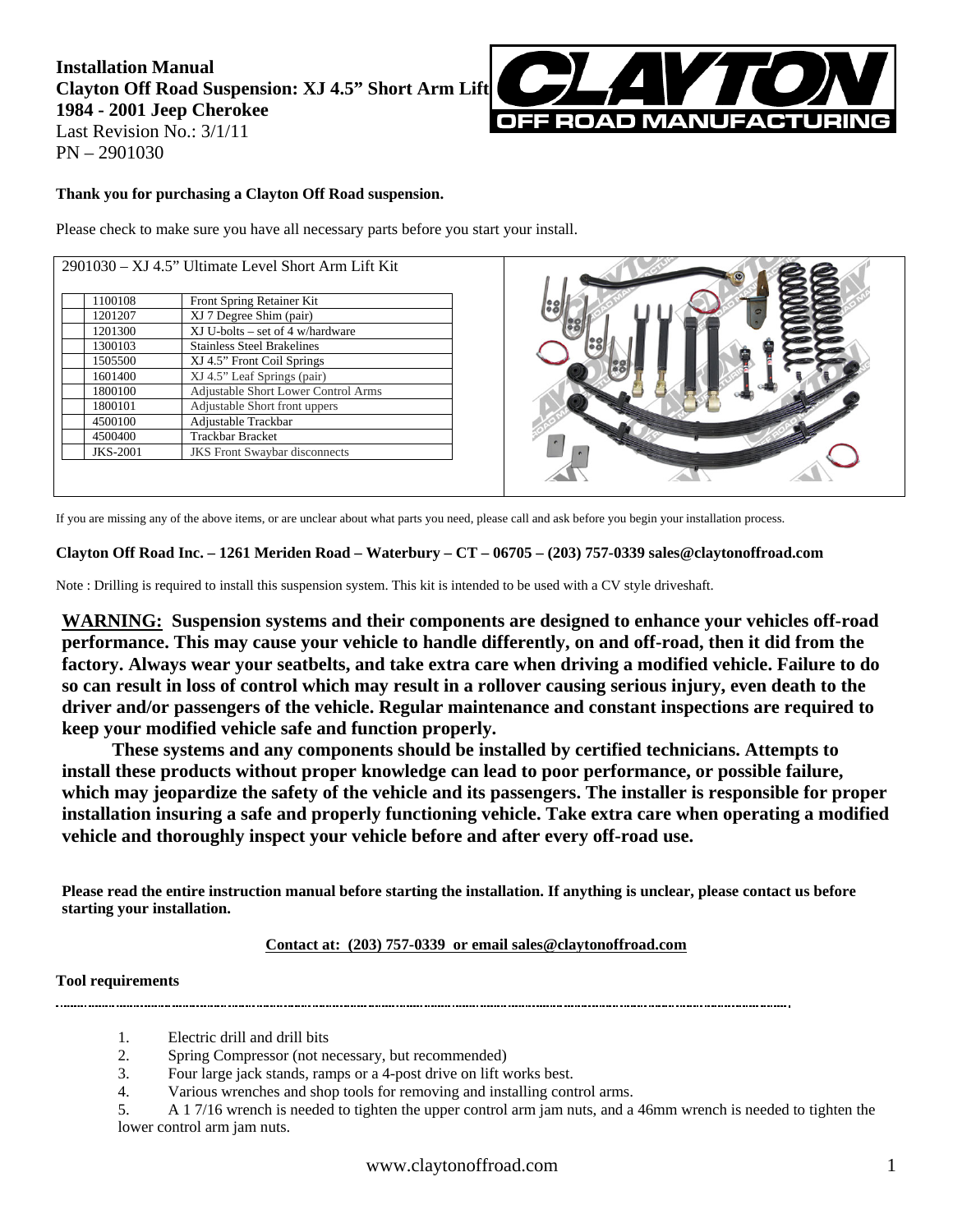## **Installation Manual Clayton Off Road Suspension: XJ 4.5" Short Arm Lift Kit 1984 - 2001 Jeep Cherokee**  Last Revision No.: 3/1/11

PN – 2901030

#### **Front Installation Procedures**

- 1. Raise truck up on jack stands, ramps or lift.
- 2. Remove wheels.
- 3. Remove the OEM brakelines, trackbar, disconnects, shocks and springs.
- **4.** Remove upper and lower control arms. Entry level kits do not remove the lower control arms. Loosening the bolts may help installing springs as the axle will move more freely.

#### **Front Lower Arm Installation Procedures**

- 1. Set both driver side and passenger side lower arms to the same measurement.
- 2. Remove one lower front arm.
- 3. Install new adjustable arm with bushing on the axle end, with the offset down for clearance during articulation. Gold Johnny joint goes at the frame end. Recommended that the grease fitting be pointed up or its more likely to get ripped off on rocks. Reuse the oem bolt on the axle side, and the new 9/16 grade 8 bolt on the frame side.
- 4. Center Johnny joint and tighten jam nut.
- 5. Repeat steps 2-4 on other side.

#### **Front Upper Arm Installation Procedures**

- 1. Upper arms do NOT have to be the same length. They can be, but its more critical to keep even load on each bushing rather then forcing one bolt through in order to set the same length.
- 2. Make sure track is set correctly.
- 3. Put bottle jack under front axle to hold its position. Axle will most likely want to twist forward.
- 4. Remove both upper arms.
- 5. Set desired pinion/caster angle. We recommend 4.0 to 4.5 degrees of caster angle.
- 6. Upper frame mounts need to be drilled out to 7/16s.
- 7. Install both upper arms at the same time, then remove jack. This will cause even load on both upper arms.
- 8. The 7/16s grade 8 greaseable bolt are used at the frame side, and the silver 10 mm bolts are used on the axle side.
- 9. Center Johnny joint and tighten jam nut.



www.claytonoffroad.com 2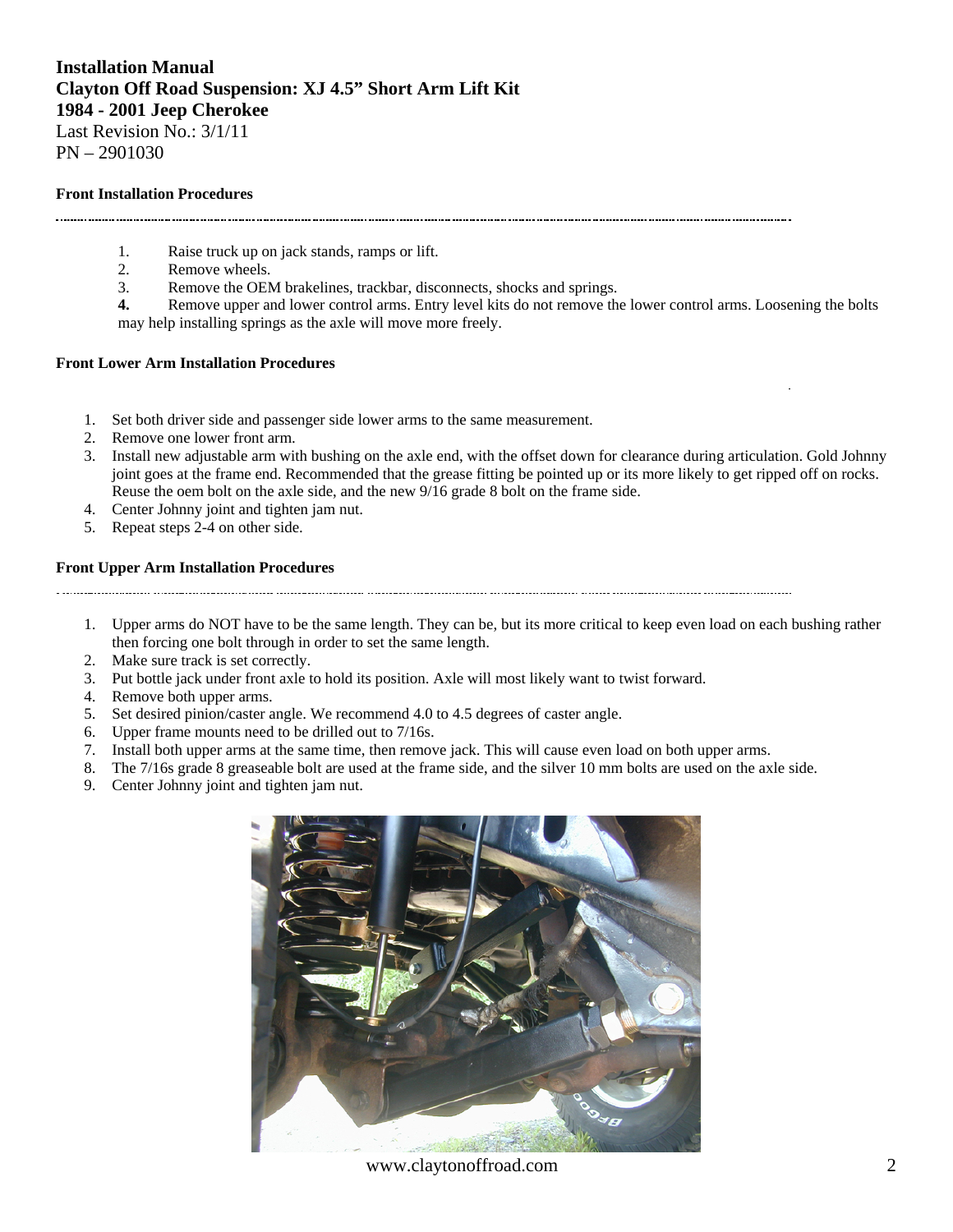# **Installation Manual Clayton Off Road Suspension: XJ 4.5" Short Arm Lift Kit 1984 - 2001 Jeep Cherokee**

Last Revision No.: 3/1/11 PN – 2901030

#### **Front Coil, Brakeline, Swaybar Disconnect Installation**

- 1. Install new coil springs and coil spring retainers.
- 2. Install brakelines. Please check for proper length during flexing. Brakelines may need to be relocated farther down on the frame rail depending on lift height and flex.
- 3. Install JKS swaybar disconnects using their supplied instructions.

#### **Trackbar Installation Procedures**

- - 1. Remove factory trackbar. Lower axle end OEM bolt will be reused.
	- 2. On Entry Level and Premium kits you will need to drill out the factory frame trackbar bracket to 9/16's.
	- 3. On the Ultimate kit, unbolt the entire trackbar mount. Install our new trackbar bracket into the OEM location reusing

the OEM bolts. We recommend a few stitch welds for added strength, but it is not required to complete this installation.

- 4. Install trackbar at axle end, leave hand tight at this time.
- 5. Make sure steering wheel is un-locked and set your vehicle track.
- 6. Once track is set, adjust the Currie Joint until it lines up with the hole. You need a minimum of 1 inch of thread engaged in the trackbar for full strength.
- 7. Install 9/16s bolt through Johnny Joint and tighten.
- 8. Tighten lower axle end bolt.
- 9. Tighten jam nut.



5. Front install should be complete, however keep everything loose at this time until rear is lifted, then final adjustments can be made and everything can be tightened.

#### **Rear Suspension Installation Procedures**

- 1. Remove shocks.
- 2. Remove OEM leaf springs.
- 3. Install new leaf spring packs reusing OEM hardware and new U-bolts and shims. Do not force center pin into the hole. It may need to be drilled out to 9/16s depending on your axle.
- 4. Tighten OEM bolts to factory specs, and tighten U-bolts to 125ft/lbs. These bolts should be retorqued after 50 miles, again after 250 miles and periodically after that.
- 5. Install shocks.
- 6. Install brakeline.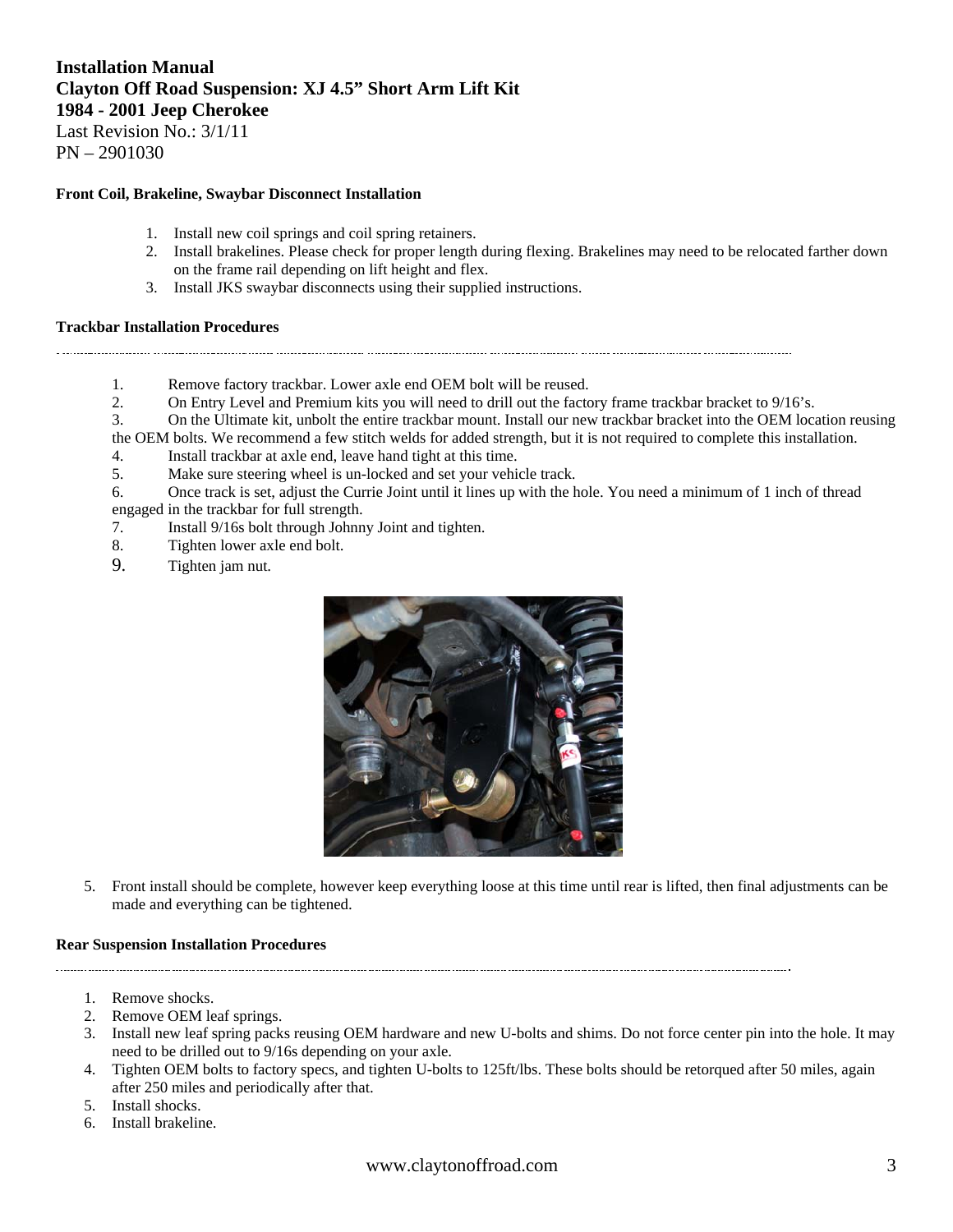## **Installation Manual Clayton Off Road Suspension: XJ 4.5" Short Arm Lift Kit 1984 - 2001 Jeep Cherokee**  Last Revision No.: 3/1/11 PN – 2901030



#### **Final Adjustments**

- 1. Make sure all springs are properly seated and lower vehicle onto its own weight.
- 2. Front trackbar alignment and caster angle procedure.
	- a. Make sure steering wheel is unlocked.
	- b. Remove trackbar at frame end.
	- c. Use bottle jack to hold axle from twisting forward or backwards and remove both upper arms at the axle end.
	- d. Use bottle jack to set 4.5-5 degrees of caster. (DO NOT install arms yet)
	- e. Set vehicle track.
	- f. Once track is set, double check caster angle and install both upper arms at the same time. Meaning do NOT install one upper arm, remove the jack and then install the other. This will cause unequal load on one arm, and cause the bushings to wear out faster. Upper arms do NOT have to be the same length.
- 3. Go through the entire Jeep and tighten all suspension bolts and any other items you may have unbolted or loosened.
- 4. Tighten all suspension jam nuts. Lowers use a 46 mm wrench. Uppers use a 1 7/16 wrench.
- 5. Properly bleed brakelines and check for any leaks and a firm pedal.

Your vehicle should now be sitting under its own weight with everything installed. **This is the time to double check measurements, check pinion angles, caster angles, and vehicle track.** All Johnny joints come pregreased. Go for a test drive and just add a small amount of grease to each grease fitting as everything should have settled in. After that its recommended you grease your joints every oil change or more frequently if you see a lot of mud, water and especially sand.

#### **Please recheck all bolts after 50 miles and again after every off-road trip.**